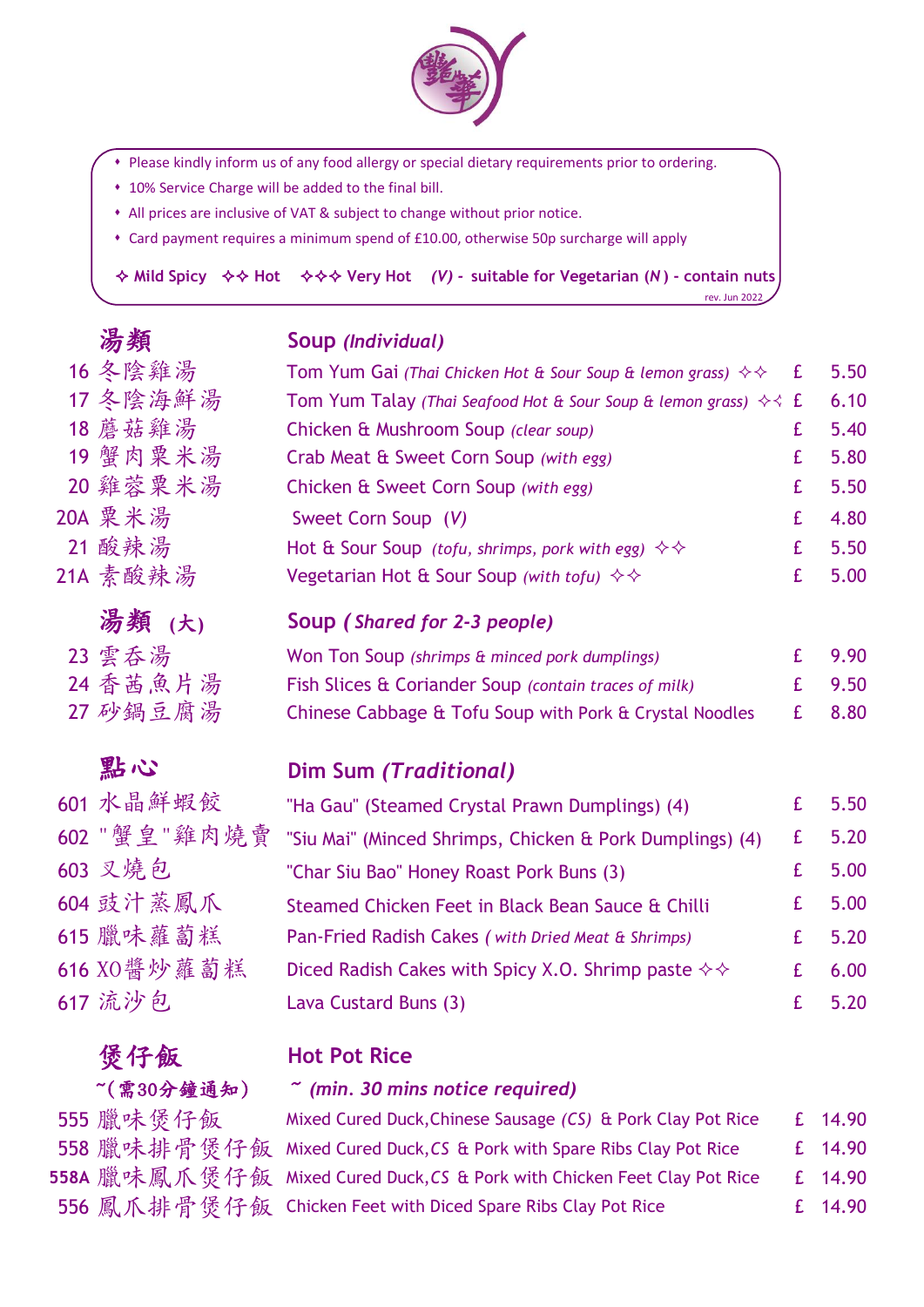

# 冷盤 **Cold Appetiser/Side Dish**

| 2 涼拌海蜇絲 | Jellyfish Salad                                     | $E = 8.80$ |
|---------|-----------------------------------------------------|------------|
| 3 醬肘子   | <b>Braised Pork Shoulder Slices with Soya Sauce</b> | £ $6.60$   |
| 4 崧花拌豆腐 | Preserved Egg with Bean Curd                        | £ $6.00$   |

# 頭盤 **Appetisers**

| 29 特式拼盤                     | House Special Mixed Platter (min. of 2 ppl) $(N)$<br>per person                                                      | £  | 6.60  |
|-----------------------------|----------------------------------------------------------------------------------------------------------------------|----|-------|
| (芝麻蝦,京都排骨,春卷,<br>串燒沙爹雞,干貝鬆) | (Sesame Prawns Toast, Capital Spare Ribs, Spring Rolls, Satay Chicken on<br>Skewers, Crispy Seaweed with Cashewnuts) |    |       |
| 33 芝麻蝦                      | <b>Sesame Prawn on Toast</b>                                                                                         | £  | 6.80  |
| 34 京都排骨                     | <b>Capital Spare Ribs</b>                                                                                            | £  | 8.20  |
| 35 炸雞翅                      | <b>Crispy Chicken Wings</b>                                                                                          | £  | 8.20  |
| 36 串燒沙爹雞                    | Skewered Chicken with Satay Sauce (N)                                                                                | £  | 7.00  |
| 39 千貝鬆                      | Crispy Seaweed with Cashewnuts & Ground Fish Garnish (N)                                                             | £  | 7.00  |
| 612 鴨絲春卷                    | <b>Crispy Duck Spring Rolls (5)</b>                                                                                  | £  | 6.00  |
| 40 蝦片                       | <b>Prawn Crackers</b>                                                                                                | £  | 2.50  |
| 41 椒鹽大蝦                     | King Prawns with Chilli, Salt & Pepper                                                                               | £  | 12.00 |
| 43 椒鹽鮮魷                     | Squid with Chilli, Salt & Pepper                                                                                     | £. | 11.40 |
| 45 椒鹽軟殼蟹                    | Soft Shell Crabs with Chilli, Salt & Pepper                                                                          | £. | 14.20 |
| 46 椒鹽帶子                     | Scallop with Chilli, Salt & Pepper                                                                                   | £. | 13.50 |

# *(Speciality Starters - served with Pancakes, Cucumber & "Hoi Sin" Sauce)*

| 47 香酥羊 | Crispy Aromatic Lamb (Shredded)       |     | £ 13.00       |
|--------|---------------------------------------|-----|---------------|
| 48 香酥鴨 | Crispy Aromatic Duck (Shredded)<br>a) |     | 1/4 £ 13.80   |
|        | b)                                    |     | 1/2 £ 25.00   |
|        | $\mathsf{C}$                          |     | Whole £ 48.00 |
| 49 北京鴨 | Peking Duck (Roast Duck Skin Slices)  |     | Whole £ 52.00 |
| PC 薄餅皮 | <b>EXTRA Pancakes</b>                 | (2) | 0.80          |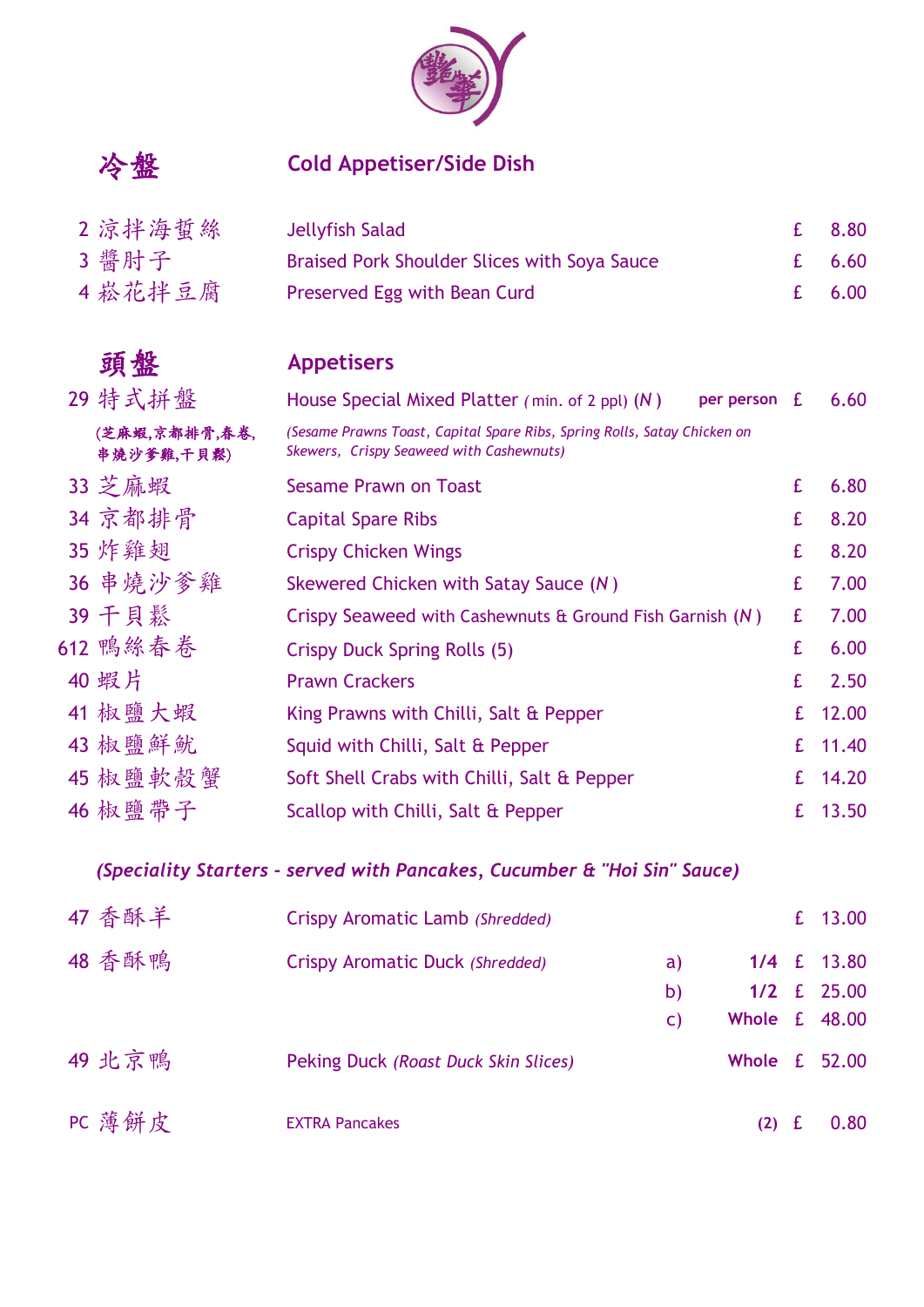

| 素頭盤                           | <b>Vegeterian Appetisers (V)</b>                                                                                                               |    |       |
|-------------------------------|------------------------------------------------------------------------------------------------------------------------------------------------|----|-------|
| 50 特式素拼盤                      | Vegetarian Mixed Platter (min. of 2ppl) (N)<br>per person                                                                                      | £  | 6.00  |
| (椒鹽豆腐,串燒沙爹雜菜,<br>辣汁蘑菇,春卷,素貝鬆) | (Salt & Pepper Tofu, Satay Mixed Vegetables on Skewers, Mushrooms in<br>Chilli Sauce, Vegetarian Spring Rolls, Crispy Seaweed with Cashewnuts) |    |       |
| 51 素干貝鬆                       | Vegetarian Crispy Seaweed with Cashew Nuts (N)                                                                                                 | £  | 6.90  |
| 52 迷你春卷                       | Mini Vegetarian Spring Rolls (4)                                                                                                               | £  | 4.80  |
| 53 椒鹽豆腐                       | Deep Fried Tofu with Chilli, Salt & Pepper $\diamond$                                                                                          | £  | 6.80  |
| 54 椒鹽蘑菇                       | Deep Fried Mushrooms with Chilli, Salt & Pepper $\diamond$                                                                                     | £  | 6.30  |
| 54A 辣汁蘑菇                      | Fried Mushrooms in Sweet Chilli Sauce $\diamond \diamond$                                                                                      | £  | 6.30  |
| 56 齋香酥鴨                       | Crispy Vegetarian Mock Duck (Gluten)                                                                                                           | £  | 11.50 |
|                               | (Served with pancakes, cumcumber & spring onions, hoi sin sauce)                                                                               |    |       |
| 62A 椒絲腐乳通菜                    | Morning Glory with Fermented Beancurd Sauce & Chilli $\diamond$                                                                                | £  | 9.90  |
| 62B 蝦醬炒通菜                     | Morning Glory with Spicy Shrimp Paste $\diamond \diamond$                                                                                      | £  | 9.90  |
| 62C 蒜茸炒通菜                     | <b>Morning Glory with Garlic Sauce</b>                                                                                                         | £  | 9.90  |
| 62 冬菇扒白菜                      | Pak Choi & Chinese Mushroom in Oyster Sauce                                                                                                    | £  | 10.30 |
| 63 蒜茸炒白菜                      | <b>Pak Choi with Garlic Sauce</b>                                                                                                              | £  | 9.20  |
| 64 蒜茸西蘭花                      | <b>Broccoli with Garlic Sauce</b>                                                                                                              | £  | 8.80  |
| 65 魚香茄子                       | "Sea Spiced" Aubergine (in Chilli Bean Sauce) $\Diamond$                                                                                       | £  | 9.80  |
| 67 清炒雜菜                       | <b>Stir Fried Mixed Vegetables</b>                                                                                                             | £  | 7.80  |
| 68 清炒芽菜                       | <b>Stir Fried Bean Sprouts</b>                                                                                                                 | £  | 7.20  |
| 68A 蒜茸四季豆                     | <b>Stir Fried French Beans with Garlic Sauce</b>                                                                                               | £  | 9.60  |
| 68B XO醬四季豆                    | Stir Fried French Beans with Spicy X.O. Shrimp Paste $\diamond \diamond$                                                                       | E. | 9.80  |
| 豆腐類                           | <b>Bean Curd / Tofu</b>                                                                                                                        |    |       |
| 69A 咕嚕豆腐                      | Sweet & Sour Tofu                                                                                                                              | £  | 8.80  |
| 69B 豉椒豆腐                      | Tofu with Spicy Black Bean Sauce $\diamondsuit$                                                                                                | £  | 8.80  |
| 69D 宮保豆腐                      | "Kung Po" Tofu in Sweet & Chilli Sauce<br>(with Water Chestnuts & Chilli Peppers) $\diamond \diamond \diamond$                                 | £  | 8.80  |
| 69G 蒜茸豆腐                      | <b>Tofu with Garlic Sauce</b>                                                                                                                  | £  | 8.80  |
| 80 家常豆腐                       | Homestyle Tofu in Chilli Bean Sauce (Pork or Vegetarian) $\diamond \diamond$ £                                                                 |    | 9.50  |
| 81 麻婆豆腐                       | "Ma <code>Po"</code> <code>Tofu</code> (Spicy Soft Tofu) with (Minced Pork or Vegetarian) $\,\diamond\,\diamond\,\diamond\,$ <code>f</code>    |    | 9.90  |
| 81B 鍋塌豆腐                      | Pan Fried Tofu with Ginger & Garlic Sauce (lightly egg coated) £                                                                               |    | 10.00 |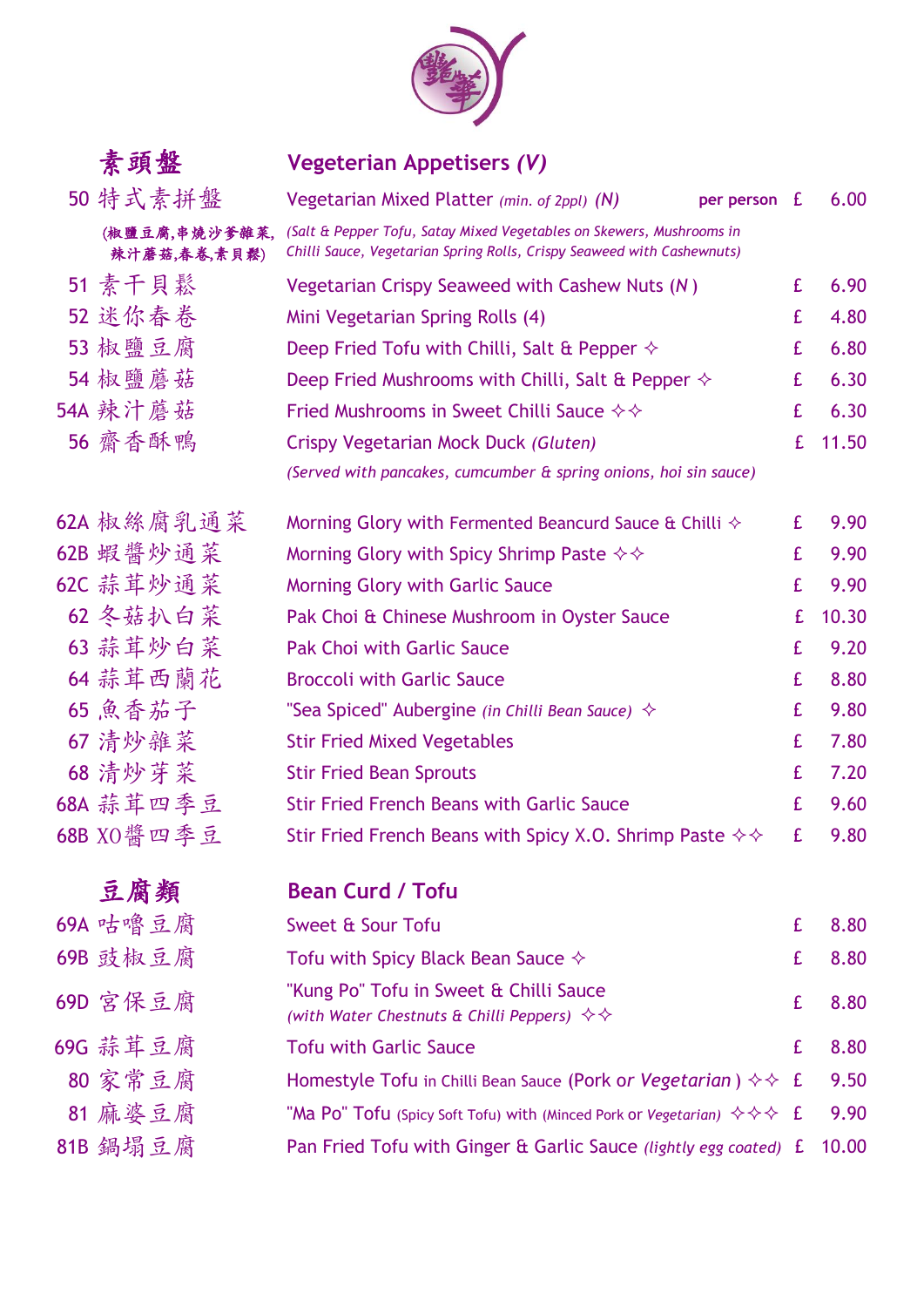

燒味/鹵水類 **House Special's Barbecued Roast**

| 70 *明爐燒鴨  | 例牌 a) Portion<br>*Chef's Special Cantonese Roast Duck              |             | £ 13.50 |
|-----------|--------------------------------------------------------------------|-------------|---------|
|           | 半隻 b) 1/2                                                          |             | £ 18.50 |
|           | 全隻 c) Whole                                                        |             | £ 35.00 |
| 71 *玫瑰油雞  | 半隻 b) 1/2<br>*Superior Soya Sauce Roast Chicken                    |             | £ 14.50 |
|           | 全隻 c) Whole                                                        |             | £ 28.00 |
| *去骨       | * Deboned                                                          | £           | 2.00    |
| 72 蜜汁叉燒   | Char Siu (Honey Roast Pork)                                        | $f_{\cdot}$ | 12.00   |
| 73 脆皮燒肉   | <b>Crispy Pork Belly</b>                                           |             | £ 12.00 |
| 74 **燒味雙拼 | **2-Mixed Roast Meat (**Roast Duck/Chicken/Char Siu/Cripsy Pork) £ |             | 14.30   |
| 75 **燒味三拼 | **3-Mixed Roast Meat (**Roast Duck/Chicken/Char Siu/Crispy Pork) £ |             | 16.00   |
|           | **(選擇燒鴨.另加費) **(Choose Roast Duck - add extra charge)              |             | 0.60    |

| 廚師推薦        | <b>Chef's Recommendation</b>                                                                                               |         |   |             |
|-------------|----------------------------------------------------------------------------------------------------------------------------|---------|---|-------------|
| 79 煎釀三寶     | "Three Treasures" Stuffed with Minced Prawn & Pork in Green<br>Pepper, Tofu & Aubergine in Black Bean Sauce $\diamondsuit$ |         |   | £ 12.50     |
| 82 南乳豬手     | Pig Trotters with Red Bean Curd Sauce                                                                                      |         |   | £ 10.50     |
| 68C 干煸四季豆   | Dry Fried French Beans with Minced Pork in chilli bean paste                                                               |         |   | £ 10.30     |
| 146 西藏羊     | Sautéed "Tibetan" Spicy Lamb (with Green Pepper & nuts) $\diamondsuit$                                                     |         | £ | 12.80       |
| 84/A 水煮牛/豬肉 | Beef or Pork in Hot Chilli Oil Sichuan Style $\diamond \diamond \diamond \diamond$                                         |         |   | £ 13.50     |
| 85A 水煮魚片    | Fish Slices in Hot Chilli Oil Sichuan Style $\diamond \diamond \diamond \diamond$                                          |         |   | £ 17.50     |
| 511 海蜇手撕雞   | Hand-Shredded Chicken with Jellyfish                                                                                       | 半售      |   | 1/2 £ 25.00 |
|             | (served cold)                                                                                                              | 全隻Whole |   | £ 45.00     |
|             |                                                                                                                            |         |   |             |

# 煲仔類 **Clay Pot Style**

| 88 梅菜扣肉煲   | Braised Pork Belly with Preserved Vegetables in Clay Pot               |    | £ 12.00 |
|------------|------------------------------------------------------------------------|----|---------|
| 89 咸魚雞粒茄子煲 | Diced Chicken, Aubergine & Dried Salted Fish in Clay Pot               | £. | 12.50   |
| 90 柱侯牛腩煲   | "Chu Hou" Beef Brisket & White Radish in Clay Pot                      |    | £ 12.00 |
| 91 咖喱牛腩煲   | Beef Brisket Curry in Clay Pot                                         |    | £ 12.00 |
| 92 枝竹羊腩煲   | Diced Lamb (on bone) & Dried Bean Curd in Clay Pot                     |    | £ 12.30 |
| 93 火腩豆腐煲   | Pork Belly & Tofu in Clay Pot                                          |    | £ 12.00 |
| 522 海鮮豆腐煲  | Seafood & Tofu in Clay Pot                                             |    | £ 16.80 |
| 510 羅漢齋煲   | "Lohan" Supreme Mixed Vegetables in Clay Pot (with Crystal<br>noodles) |    | 11.00   |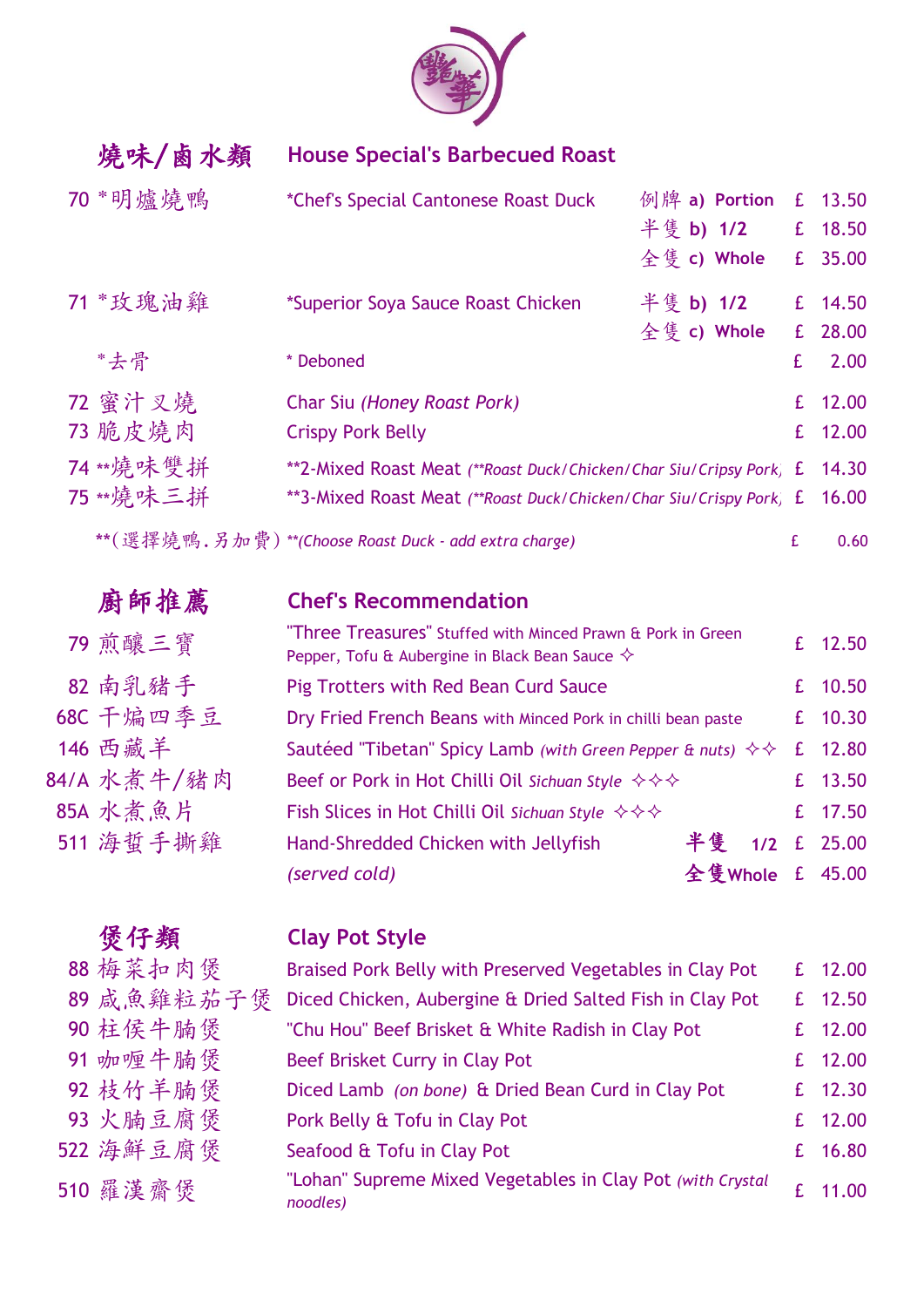

# 95 鐵板中式牛柳

96 鐵板黑椒牛柳

98 鐵板薑蔥蝦

99 鐵板豉椒蝦

100 鐵板沙爹蝦

101 鐵板薑蔥雞

102 鐵板豉椒雞

103 鐵板沙爹雞

104 鐵板薑蔥牛

105 鐵板豉椒牛

106 鐵板沙爹牛

107 鐵板薑蔥羊

109A 蝦仁帶子炒

111 蒜椒炒蝦

114 宮保大蝦

116 咕嚕蝦

117 咖喱蝦 King Prawns Curry *(served in Clay Pot)* £ 15.00

118 咕嚕魚塊

118A 薑蔥魚片

### 鐵板類 **Sizzling** *(Iron Griddle)*

| Sizzling Sliced Fillet Steak Cantonese Style                    | £  | 16.00     |
|-----------------------------------------------------------------|----|-----------|
| Sizzling Sliced Fillet Steak with Black Pepper Sauce $\diamond$ | £  | 16.00     |
| Sizzling King Prawns with Ginger & Spring Onion                 |    | £ 16.20   |
| Sizzling King Prawns with Spicy Black Bean Sauce $\diamond$     |    | £ $16.20$ |
| Sizzling King Prawns with Satay Sauce $\Diamond$ (N)            |    | £ $16.20$ |
| Sizzling Chicken with Ginger & Spring Onion                     | £  | 11.00     |
| Sizzling Chicken with Spicy Black Bean Sauce $\diamondsuit$     | £  | 11.00     |
| Sizzling Chicken with Satay Sauce $\Diamond$ (N)                |    | £ 11.00   |
| Sizzling Beef with Ginger & Spring Onion                        |    | £ 11.80   |
| Sizzling Beef with Spicy Black Bean Sauce $\diamond$            | £  | 11.80     |
| Sizzling Beef with Satay Sauce $\Diamond$ (N)                   | £  | 11.80     |
| Sizzling Lamb with Ginger & Spring Onion                        | £. | 13.80     |

# 蝦/魚片類 **King Prawns/ Fish Slices**

| 取仁审丁炒<br>茜蘭花 | Stir Fried King Prawns, Scallops & Broccoli                                                                           |   | £ 15.00 |
|--------------|-----------------------------------------------------------------------------------------------------------------------|---|---------|
| 蒜椒炒蝦         | King Prawns in Garlic & Chilli (with fish sauce & coriander) $\diamondsuit$                                           | £ | 15.00   |
| 宮保大蝦         | "Kung Po" King Prawns in Sweet & Chilli Sauce<br>(with Water Chestnuts & Chilli Peppers) $\diamond \diamond \diamond$ |   | £ 15.00 |
| 咕嚕蝦          | Sweet & Sour King Prawns                                                                                              |   | £ 15.00 |
| 咖喱蝦          | King Prawns Curry (served in Clay Pot) $\Diamond$                                                                     |   | £ 15.00 |
| 咕嚕魚塊         | Sweet & Sour Sliced Fish Fillet                                                                                       |   | £ 13.80 |
| 薑蔥魚片         | Sliced Fish Slices with Ginger & Spring Onion                                                                         |   | £ 13.80 |
|              |                                                                                                                       |   |         |

### 雞肉類 **Chicken**

| 123 蒜椒炒雞  | Chicken in Garlic & Chilli Sauce (with fish sauce & coriander) $\diamond \diamond E$                              |    | 9.80    |
|-----------|-------------------------------------------------------------------------------------------------------------------|----|---------|
| 124 蠔油雞   | Chicken in Oyster Sauce (with Mushrooms & Bamboo Shoot)                                                           |    | 9.80    |
| 126 檸檬雞   | Supreme Chicken in Lemon Delight                                                                                  |    | 9.80    |
| 128 咕嚕雞   | Sweet & Sour Chicken                                                                                              | £. | 9.80    |
| 130 宮保雞   | "Kung Po" Chicken in Sweet & Chilli Sauce<br>(with Water Chestnuts & Chilli Peppers) $\diamond \diamond \diamond$ |    | 9.80    |
| 132 咖喱雞   | Chicken Curry (served in Clay Pot) $\diamondsuit$                                                                 |    | 9.80    |
| 134 醬爆腰果雞 | Chicken with Cashewnuts in Yellow Bean Sauce (N)                                                                  |    | £ 11.20 |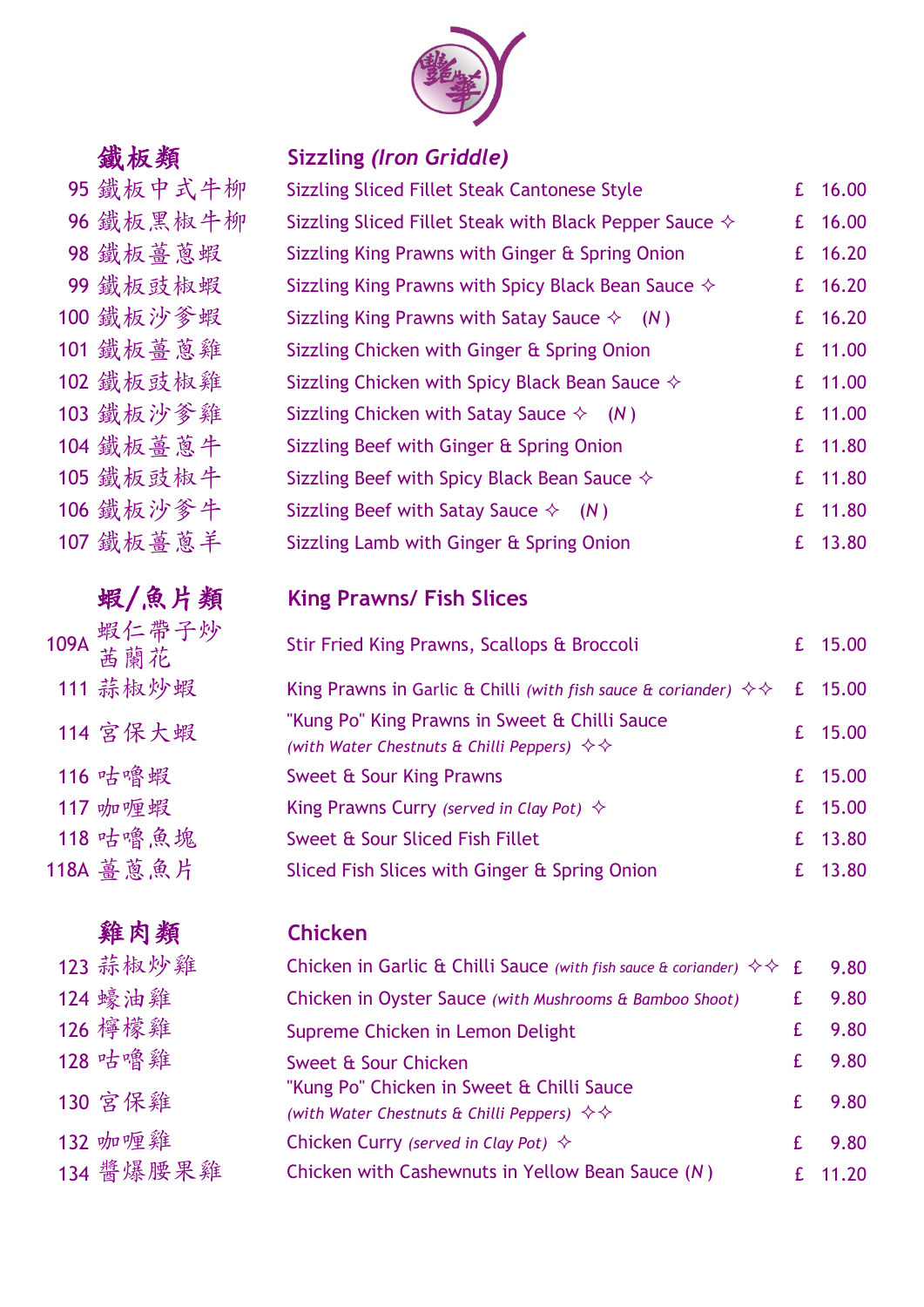

# 牛肉類 **Beef**

| 1 M 28    |
|-----------|
| 135 蜜椒牛肉  |
| 135A 蒜椒炒牛 |
| 136 干炒牛肉絲 |
| 139 蠔油牛肉  |
| 141 咖喱牛肉  |

## 豬肉類 **Pork**

| 141 咖喱牛肉 | Beef Curry (served in Clay Pot) $\Diamond$                                                | £ 10.60  |
|----------|-------------------------------------------------------------------------------------------|----------|
| 豬肉類      | <b>Pork</b>                                                                               |          |
| 143 咕嚕肉  | Sweet & Sour Pork                                                                         | £ $9.50$ |
| 145 蒜椒肉絲 | Shredded Pork in Garlic & Chilli (with coriander & fish sauce) $\diamond \diamond$ f 9.50 |          |
| 561 椒鹽豬扒 | Salt & Pepper Pork Fillet (with dried garlic & chilli)                                    | £ 12.20  |

Beef with Honey & Blackpepper Sauce  $\Diamond$  6 for 10.60 **135A Beef in Garlic & Chilli Sauce** *(contain fish sauce & coriander)*  $\Diamond$  **f** 10.60

**136 Crispy Chilli Beef** *(with Carrots & Celery)*  $\Diamond$  6 **10.60** 

Beef in Oyster Sauce *(with Mushrooms & Bamboo Shoots)* £ 10.60

| 561 椒鹽豬扒 | Salt & Pepper Pork Fillet (with dried garlic & chilli) | £ 12.20 |
|----------|--------------------------------------------------------|---------|
| 562 西汁豬扒 | Pork Fillet Cantonese Style (in Fruity Sauce)          | £ 12.20 |
| 564 黑椒豬扒 | Pork Fillet in Black Pepper Sauce                      | £ 12.20 |

## 飯類 (桶) **Rice** *(served in Bucket)*

| Plain Steamed Rice (V)                                                                     |    | 4.50    |
|--------------------------------------------------------------------------------------------|----|---------|
| <b>Egg Fried Rice</b>                                                                      |    | 5.50    |
| Special Fried Rice (with egg, shrimps & pork)                                              | £. | 7.80    |
| Thai Style Fried Rice (with egg, shrimps & pork) $\diamondsuit \diamondsuit$               | £  | 8.50    |
| King Prawn Fried Rice (with egg)                                                           |    | £ 11.30 |
| Chicken Fried Rice (with egg)                                                              | £. | 7.20    |
| Mixed Vegetables Fried Rice (V)                                                            | £. | 6.00    |
| Chicken Fried Rice with Dried Salted Fish (served in "Wok")                                |    | 10.50   |
| 148 白飯<br>149 蛋炒飯<br>150 揚州炒飯<br>151 泰式炒飯<br>152 大蝦炒飯<br>153 雞炒飯<br>154 雜菜炒飯<br>177 咸魚雞粒炒飯 |    |         |

# 干炒麵 **Chow Mein** *(Stir-Fried Soft Noodles)*

|    | Stir-Fried Soft Noodles with Bean Sprouts (V)                          |             | 6.60    |
|----|------------------------------------------------------------------------|-------------|---------|
|    | <b>Chicken Chow Mein</b>                                               | £           | 9.30    |
|    | <b>Beef Chow Mein</b>                                                  | £.          | 9.30    |
|    | <b>Shredded Pork Chow Mein</b>                                         | $f_{\perp}$ | 9.30    |
|    | House Special Chow Mein (Chicken, Beef, Pork, Prawns & Squids) £ 12.30 |             |         |
|    | <b>King Prawns Chow Mein</b>                                           |             | £ 12.30 |
|    | Seafood Chow Mein (King Prawns, Squids, Scallops)                      |             | £ 13.00 |
| -麵 | "Lohan" Supreme Mixed Vegetables Chow Mein                             |             | 9.00    |

564 黑椒豬扒 P

155 豉油王炒麵 157A 干炒雞麵 158A 干炒牛麵 159A 干炒肉絲麵 160A 干炒招牌麵 161A 干炒大蝦麵 162A 干炒海鮮麵 163A 干炒羅漢齋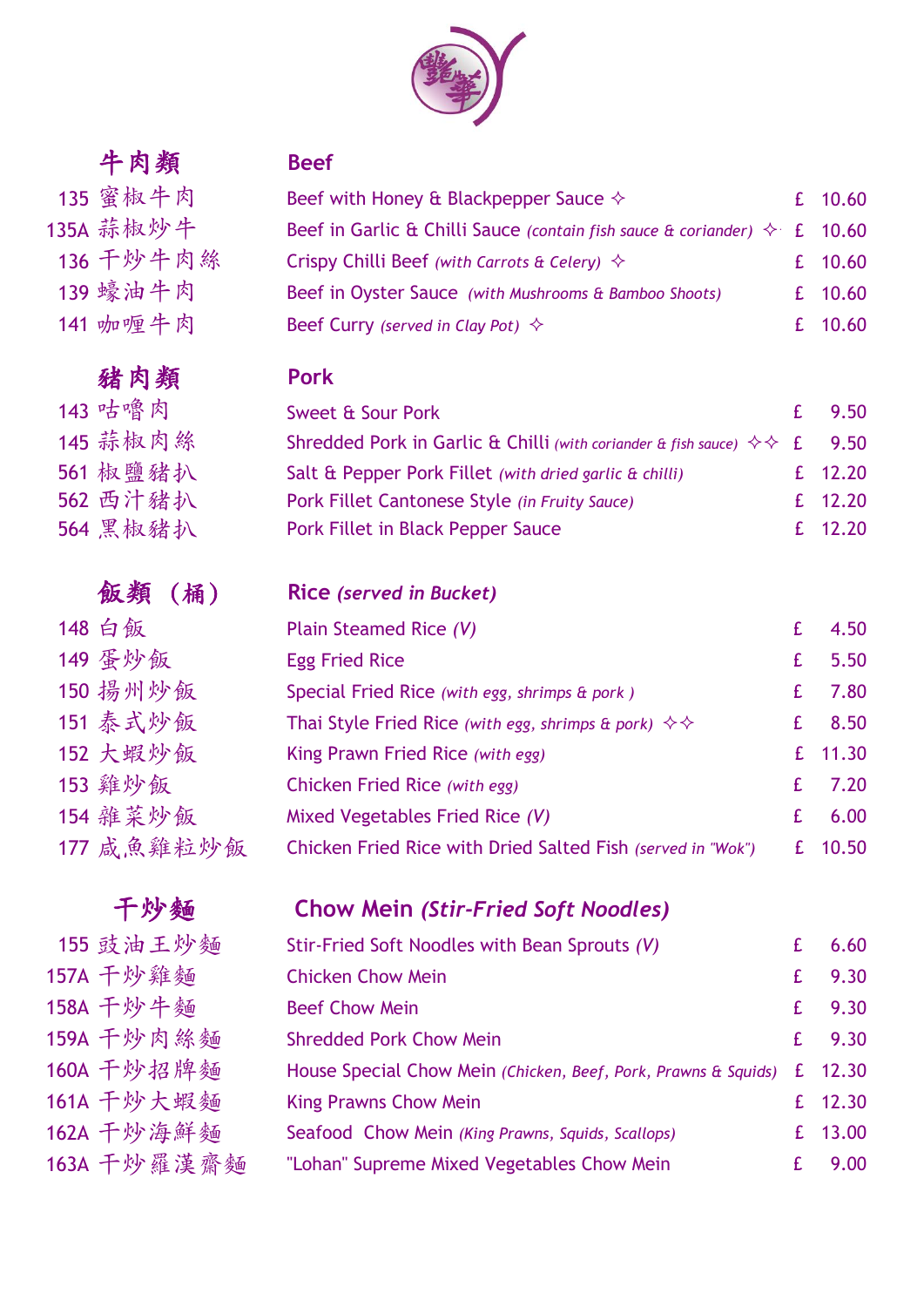

# 156 豉椒牛肉炒麵 157 雞肉炒麵 158 牛肉炒麵 159 肉絲炒麵 160 招牌炒麵 161 大蝦炒麵 162 海鮮炒麵 163 羅漢齋炒麵 169 明爐燒鴨飯 170 玫瑰油雞飯 171 蜜汁又燒飯 172 脆皮燒肉飯 \*173 \*燒味雙拼飯 \*174 \*燒味三拼飯 \*3-Mixed Roast on Rice *(Roast Duck/Chicken/Char Siu/Crispy Pork)* £ 11.20 \*(選擇燒鴨.另加費) *\*(Choose Roast Duck - add extra charge)* £ 0.60 175 南乳豬手飯 176 梅菜扣肉飯 305/6 咕嚕雞/肉飯 178 咖喱雞飯 179 咖喱牛/牛腩 181 豉椒牛/雞肉 181A 蒜椒牛/雞肉 181B 蜜椒牛/雞肉 182 紅燒牛腩飯 183 滑蛋牛肉飯 184 滑蛋蝦球飯 307 咕嚕蝦球飯 181C 蒜椒蝦球飯 185 火腩豆腐飯 186 麻婆豆腐飯 187 魚香茄子飯  $501A$  豉椒豆腐飯 501 羅漢齋飯 502 西汁豬扒飯 503 椒鹽豬扒飯 504 黑椒豬扒飯 535 福建炒飯

### 炒麵(脆面底) **Crispy Noodles** *in "Bird's Nest"* **with Mixed Vegetables in Sauce**

| Beef Crispy Noodles in Spicy Black Bean Sauce $\diamondsuit$                |    | £ 10.30 |
|-----------------------------------------------------------------------------|----|---------|
| <b>Chicken Crispy Noodles</b>                                               | £  | 9.80    |
| <b>Beef Crispy Noodles</b>                                                  | £. | 9.80    |
| <b>Shredded Pork Crispy Noodles (with peppers)</b>                          | £  | 9.80    |
| House Special Crispy Noodles (Chicken, Beef, Pork, Prawns & Squids) £ 12.80 |    |         |
| <b>King Prawns Crispy Noodles</b>                                           |    | £ 12.80 |
| Seafood Crispy Noodles (King Prawns, Squids, Scallops)                      |    | £ 13.50 |
| "Lohan" Supreme Mixed Vegetables Crispy Noodles                             | £. | 9.50    |

### 碟頭飯 **Plate Rice** *(toppings served with plain steamed rice)*

|    | <b>Cantonese Roast Duck on Rice</b>                                      | £ | 10.50 |
|----|--------------------------------------------------------------------------|---|-------|
|    | Superior Soya Sauce Chicken on Rice                                      | £ | 9.90  |
|    | Char Siu (Honey Roast Pork) on Rice                                      | £ | 9.90  |
|    | <b>Crispy Pork Belly on Rice</b>                                         | £ | 9.90  |
|    | *2-Mixed Roast on Rice (Roast Duck/Chicken/Char Siu/Cripsy Pork          | £ | 10.50 |
|    | *3-Mixed Roast on Rice (Roast Duck/Chicken/Char Siu/Crispy Pork £        |   | 11.20 |
| 費) | *(Choose Roast Duck - add extra charge)                                  | £ | 0.60  |
|    | Pig Trotters with Red Bean Curd Sauce & Rice                             | £ | 9.90  |
|    | Braised Pork Belly & Preserved Vegetables with Rice                      | £ | 9.90  |
|    | Sweet & Sour Chicken / Pork with Rice                                    | £ | 9.70  |
|    | Chicken Curry with Rice $\Diamond$                                       | £ | 9.70  |
| 飯  | Beef / Beef Brisket Curry with Rice $\diamond$                           | £ | 9.90  |
| 飯  | Beef / Chicken in Spicy Black Bean Sauce on Rice $\diamond$              | £ | 9.90  |
| 飯  | Beef / Chicken with Garlic & Chilli on Rice (coriander & fish sauce)     | £ | 9.90  |
| 飯  | Beef / Chicken with Honey & Black Pepper on Rice $\diamond$              | £ | 9.90  |
|    | Braised Beef Brisket with White Radish & Gravy on Rice                   | £ | 9.90  |
|    | Beef in Egg Drop Sauce with Rice                                         | £ | 9.90  |
|    | Prawn in Egg Drop Sauce with Rice                                        | £ | 12.60 |
|    | Sweet & Sour King Prawns with Rice                                       | £ | 12.60 |
|    | King Prawns Garlic & Chilli with Rice                                    | £ | 12.60 |
|    | Braised Pork Belly & Tofu with Rice                                      | £ | 9.90  |
|    | "Ma Po" Tofu & Minced Meat with Rice (Or Vegetarian) $\diamond \diamond$ | £ | 9.70  |
|    | "Sea Spiced" Aubergine with Rice (in Chilli Bean Sauce) $\Diamond$       | £ | 9.50  |
|    | Tofu with Green Peppers in Spicy Black Bean Sauce on Rice $\diamondsuit$ | £ | 9.50  |
|    | "Lohan" Supreme Mixed Vegetables on Rice (V)                             | £ | 9.50  |
|    | Fried Pork Fillet Cantonese Style (in Fruity Sauce) on Rice              | £ | 10.50 |
|    | Salt & Pepper Pork Fillet (with dried garlic & chilli) on Rice           | £ | 10.50 |
|    | Fried Pork Fillet in Black Pepper Sauce on Rice                          | £ | 10.50 |
|    | "Fujian" Fried Rice (with Prawns, Duck & Mushrooms in oyster sauce £     |   | 13.00 |